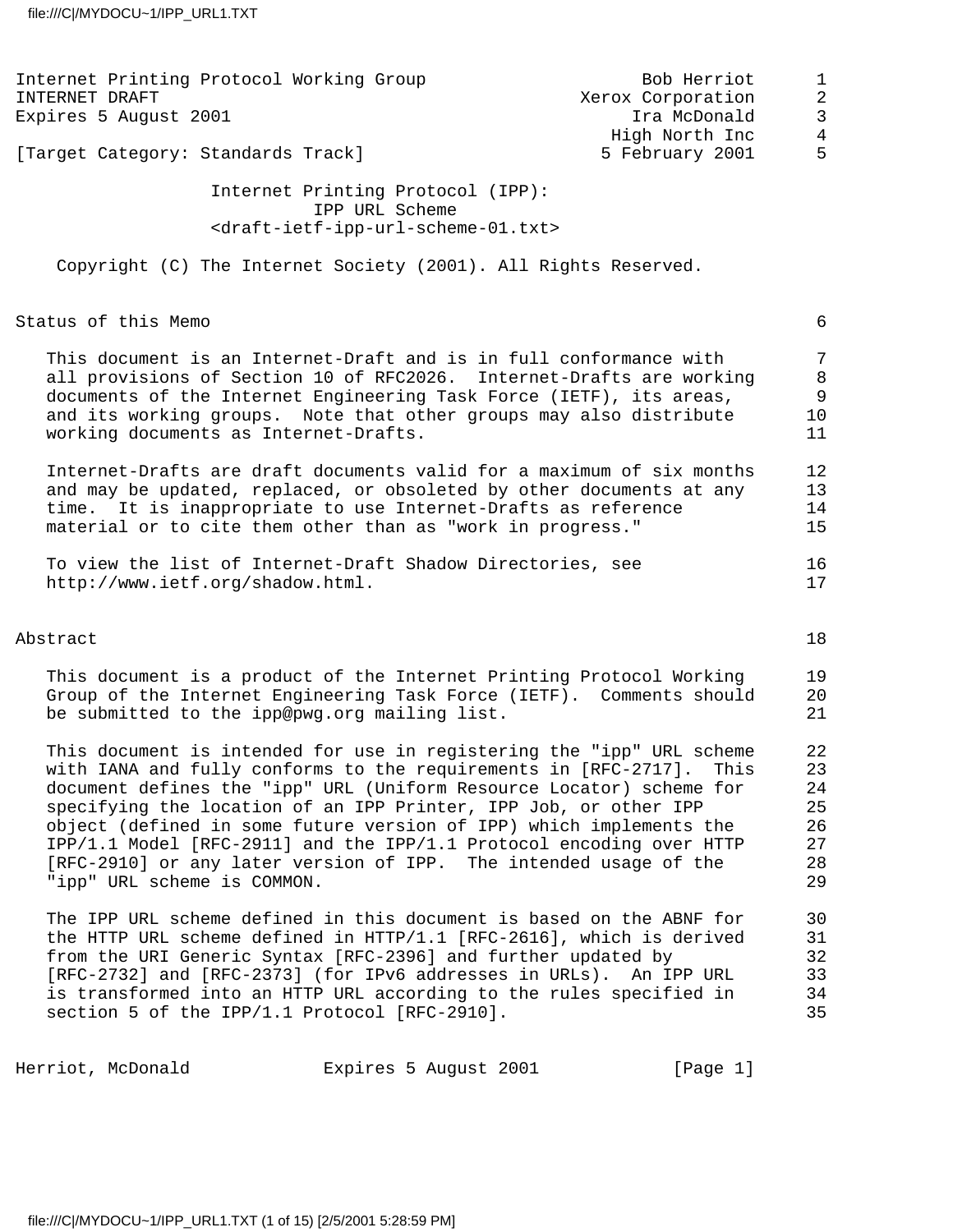# Table of Contents

| $1$ .                                                   | 3   | 36 |
|---------------------------------------------------------|-----|----|
| 2.                                                      | 4   | 37 |
| 2.1. Conformance Terminology                            | 4   | 38 |
| 2.2.                                                    |     | 39 |
| 3.<br>IPP Model for Printers and Jobs                   |     | 40 |
| 4.<br>IPP                                               | 5   | 41 |
| IPP URL Scheme Applicability and Intended Usage<br>4.1. | 5   | 42 |
| 4.2.<br>IPP URL Scheme Associated IPP Port              | 5   | 43 |
| 4.3.<br>IPP URL Scheme Associated MIME Type             | 5   | 44 |
| 4.4.<br>IPP URL Scheme Character Encoding               | 5   | 45 |
| IPP URL Scheme Syntax in ABNF<br>4.5.                   |     | 46 |
|                                                         |     | 47 |
| 4.5.2. IPP URL Comparisons                              | 8   | 48 |
| 5.                                                      |     | 49 |
| 5.1. Conformance Requirements for IPP Clients           | 9   | 50 |
| Conformance Requirements for IPP Printers<br>5.2.       | 9   | 51 |
| 6.                                                      | 10  | 52 |
| Internationalization Considerations<br>7.               | 10  | 53 |
| 8.                                                      | 10  | 54 |
| 9.                                                      | 11  | 55 |
| 10.                                                     | 12. | 56 |
| 11.                                                     | 13  | 57 |
| 12.<br>Appendix X - Change History                      | 13  | 58 |
| 13.                                                     | 14  | 59 |

Herriot, McDonald **Expires 5 August 2001** [Page 2]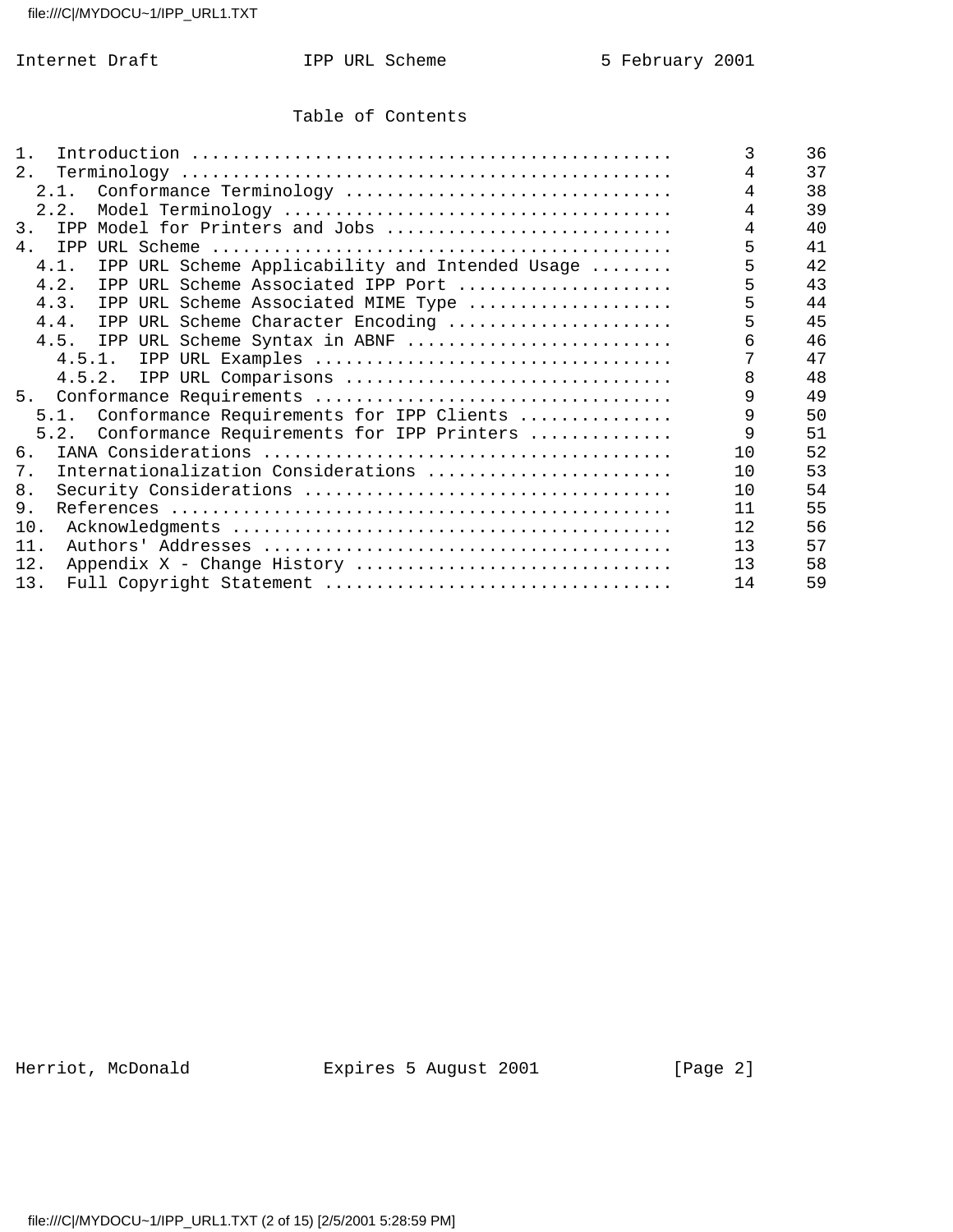| Internet Draft                                                                                                                   | IPP URL Scheme                                                                                                                                                                                                                                                                                                                                                                                                                                                                                           | 5 February 2001 |                                              |
|----------------------------------------------------------------------------------------------------------------------------------|----------------------------------------------------------------------------------------------------------------------------------------------------------------------------------------------------------------------------------------------------------------------------------------------------------------------------------------------------------------------------------------------------------------------------------------------------------------------------------------------------------|-----------------|----------------------------------------------|
| 1. Introduction                                                                                                                  |                                                                                                                                                                                                                                                                                                                                                                                                                                                                                                          |                 |                                              |
|                                                                                                                                  | See section 1 'Introduction' in [RFC-2911] for a full description of<br>the IPP document set and overview information about IPP.                                                                                                                                                                                                                                                                                                                                                                         |                 | 60<br>61                                     |
|                                                                                                                                  | The open issues in this document each begin 'ISSUE_n:'.                                                                                                                                                                                                                                                                                                                                                                                                                                                  |                 | 62                                           |
| be submitted to the ipp@pwg.org mailing list.                                                                                    | This document is a product of the Internet Printing Protocol Working<br>Group of the Internet Engineering Task Force (IETF). Comments should                                                                                                                                                                                                                                                                                                                                                             |                 | 63<br>64<br>65                               |
| "ipp" URL scheme is COMMON.                                                                                                      | This document is intended for use in registering the "ipp" URL scheme<br>with IANA and fully conforms to the requirements in [RFC-2717].<br>document defines the "ipp" URL (Uniform Resource Locator) scheme for<br>specifying the location of an IPP Printer, IPP Job, or other IPP<br>object (defined in some future version of IPP) which implements the<br>IPP/1.1 Model [RFC-2911] and the IPP/1.1 Protocol encoding over HTTP<br>[RFC-2910] or any later version of IPP. The intended usage of the | This            | 66<br>67<br>68<br>69<br>70<br>71<br>72<br>73 |
| This document defines:<br>- IPP URL scheme syntax in ABNF [RFC-2234];<br>- IPP URL scheme character encoding;<br>considerations. | - IPP URL scheme applicability and intended usage;<br>- IPP URL scheme associated port (i.e., well-known port 631);<br>- IPP URL scheme associated MIME type (i.e., "application/ipp");<br>- IPP URL scheme IANA, internationalization, and security                                                                                                                                                                                                                                                     |                 | 74<br>75<br>76<br>77<br>78<br>79<br>80<br>81 |
| This document is laid out as follows:                                                                                            | - Section 2 is the terminology used throughout the document.                                                                                                                                                                                                                                                                                                                                                                                                                                             |                 | 82<br>83                                     |
| model.                                                                                                                           | - Section 3 provides references to the IPP Printer and IPP Job object                                                                                                                                                                                                                                                                                                                                                                                                                                    |                 | 84<br>85                                     |
| - Section 4 specifies IPP URL scheme.                                                                                            |                                                                                                                                                                                                                                                                                                                                                                                                                                                                                                          |                 | 86                                           |
|                                                                                                                                  | - Section 5 specifies the conformance requirements for IPP Clients<br>and IPP Printers that claim conformance to this document.                                                                                                                                                                                                                                                                                                                                                                          |                 | 87<br>88                                     |
| security considerations.                                                                                                         | - Section 6, 7, and 8 specify IANA, internationalization, and                                                                                                                                                                                                                                                                                                                                                                                                                                            |                 | 89<br>90                                     |
| statement.                                                                                                                       | - Sections 9, 10, 11, 12, and 13 list references, acknowledgements,<br>authors' addresses, change history, and full IETF copyright                                                                                                                                                                                                                                                                                                                                                                       |                 | 91<br>92<br>93                               |

Herriot, McDonald **Expires 5 August 2001** [Page 3]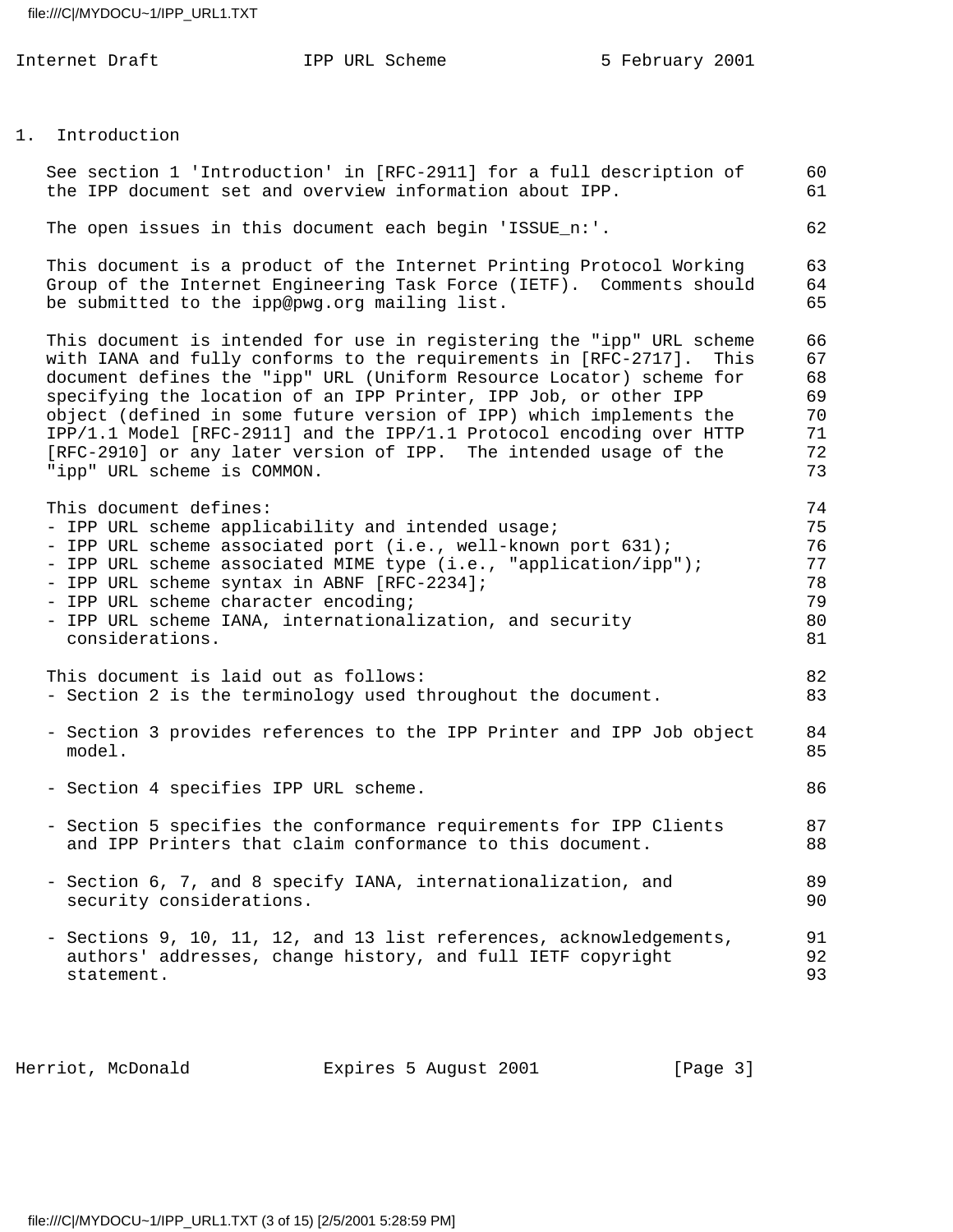| Internet Draft<br>IPP URL Scheme | 5 February 2001 |
|----------------------------------|-----------------|
|----------------------------------|-----------------|

# 2. Terminology

|          | This specification document uses the terminology defined in this |  |  |  |  | 94 |
|----------|------------------------------------------------------------------|--|--|--|--|----|
| section. |                                                                  |  |  |  |  | 95 |

#### 2.1. Conformance Terminology

 The uppercase terms "MUST", "MUST NOT", "REQUIRED", "SHALL", "SHALL 96 NOT" "SHOULD", "SHOULD NOT", "RECOMMENDED", "MAY", and "OPTIONAL" in 97 this document are to be interpreted as described in [RFC-2119]. 98 These terms are used to specify conformance requirements for all 99 implementations of this specification. 100

2.2. Model Terminology

| See section 12.2 'Model Terminology' in [RFC-2911]. |  | 101 |
|-----------------------------------------------------|--|-----|
|-----------------------------------------------------|--|-----|

3. IPP Model for Printers and Jobs

| See section 2 'IPP Objects', section 2.1 'Printer Object', and<br>section 2.2 'Job Object' in [RFC-2911] for a full description of the<br>IPP object model and terminology.                                                                               | 102<br>103<br>104        |
|-----------------------------------------------------------------------------------------------------------------------------------------------------------------------------------------------------------------------------------------------------------|--------------------------|
| In this document, "IPP Client" means the software (on some hardware<br>platform) that submits, monitors, and/or manages print jobs via<br>IPP/1.1 [RFC-2910] [RFC-2911], or any later version of IPP to a<br>spooler, gateway, or actual printing device. | 105<br>106<br>107<br>108 |
| In this document, "IPP Printer object" means the software (on some<br>hardware platform) that receives print jobs and/or printer/job<br>operations via IPP/1.1 [RFC-2910] [RFC-2911], or any later version of<br>IPP from an "IPP Client".                | 109<br>110<br>111<br>112 |
| In this document, "IPP Printer" is a synonym for "IPP Printer<br>object".                                                                                                                                                                                 | 113<br>114               |
| In this document, "IPP Job object" means the set of attributes and<br>documents for one print job on an "IPP Printer".                                                                                                                                    | 115<br>116               |
| In this document, "IPP Job" is a synonym for "IPP Job object".                                                                                                                                                                                            | 117                      |

Herriot, McDonald **Expires 5 August 2001** [Page 4]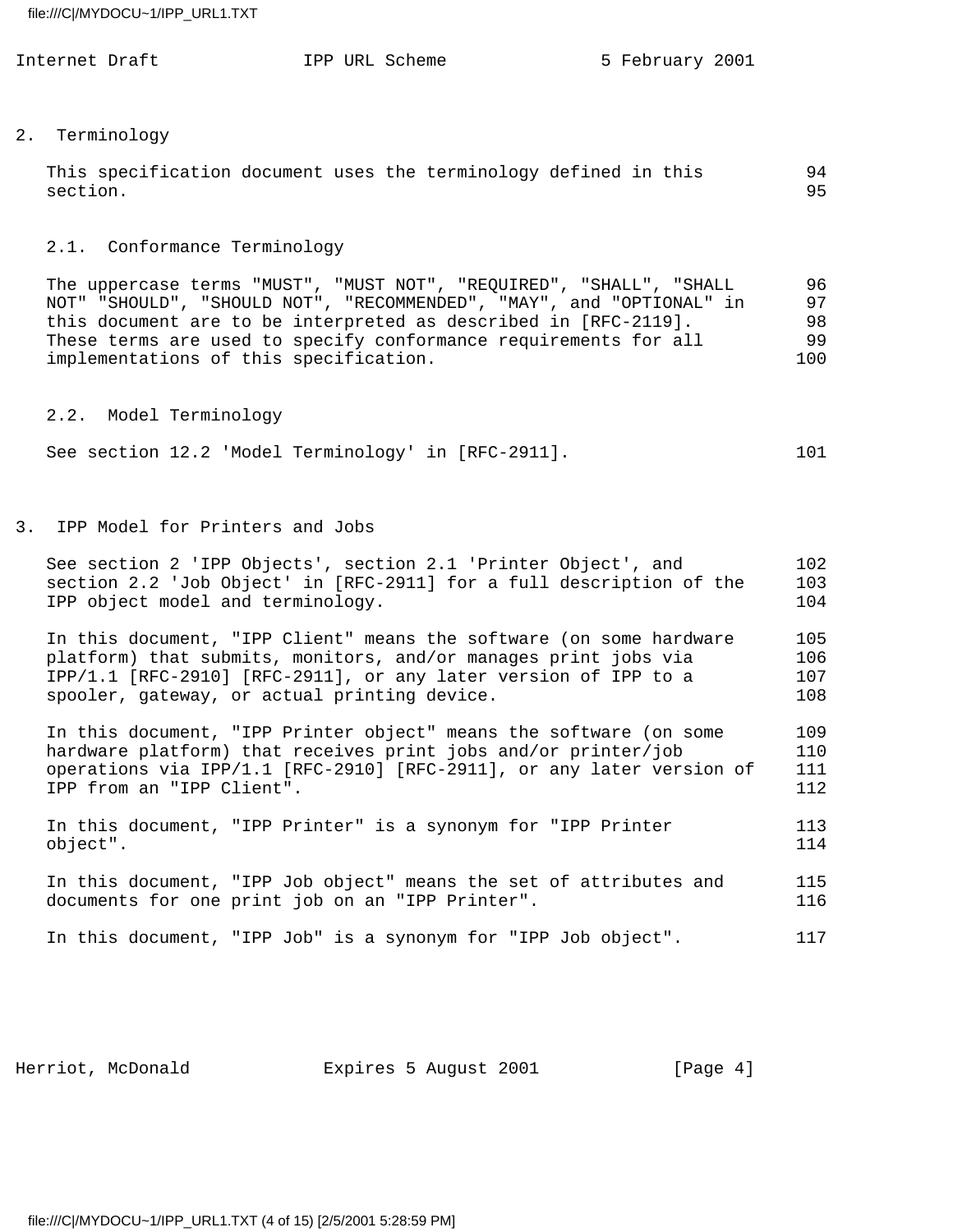4. IPP URL Scheme

#### 4.1. IPP URL Scheme Applicability and Intended Usage

 This document is intended for use in registering the "ipp" URL scheme 118 with IANA and fully conforms to the requirements in [RFC-2717]. This 119 document defines the "ipp" URL (Uniform Resource Locator) scheme for 120 specifying the location of an IPP Printer, IPP Job, or other IPP 121 object (defined in some future version of IPP) which implements the 122 IPP/1.1 Model [RFC-2911] and the IPP/1.1 Protocol encoding over HTTP 123 [RFC-2910] or any later version of IPP. The intended usage of the 124 "ipp" URL scheme is COMMON. 125

## 4.2. IPP URL Scheme Associated IPP Port

 All IPP URLs which do NOT explicitly specify a port MUST be used over 126 IANA-assigned well-known port 631 for the IPP protocol described in 127 [RFC-2910]. 128

 See: IANA Port Numbers Registry [IANA-PORTREG]. registration with 129 IANA. 130

# 4.3. IPP URL Scheme Associated MIME Type

 All IPP protocol operations (requests and responses) MUST be conveyed 131 in an "application/ipp" MIME media type as registered in 132 [IANA-MIMEREG]. IPP URLs MUST refer to IPP Printers which support 133 this "application/ipp" MIME media type. 134

See: IANA MIME Media Types Registry [IANA-MIMEREG]. 135

### 4.4. IPP URL Scheme Character Encoding

 The IPP URL scheme defined in this document is based on the ABNF for 136 the HTTP URL scheme defined in HTTP/1.1 [RFC-2616], which is derived 137 from the URI Generic Syntax [RFC-2396] and further updated by 138 [RFC-2732] and [RFC-2373] (for IPv6 addresses in URLs). The IPP URL 139 scheme is case-insensitive in the host name or host address part; 140 however the path part is case-sensitive, as in [RFC-2396]. 141 Codepoints outside [US-ASCII] MUST be hex escaped by the mechanism 142 specified in [RFC-2396]. 143

Herriot, McDonald **Expires 5 August 2001** [Page 5]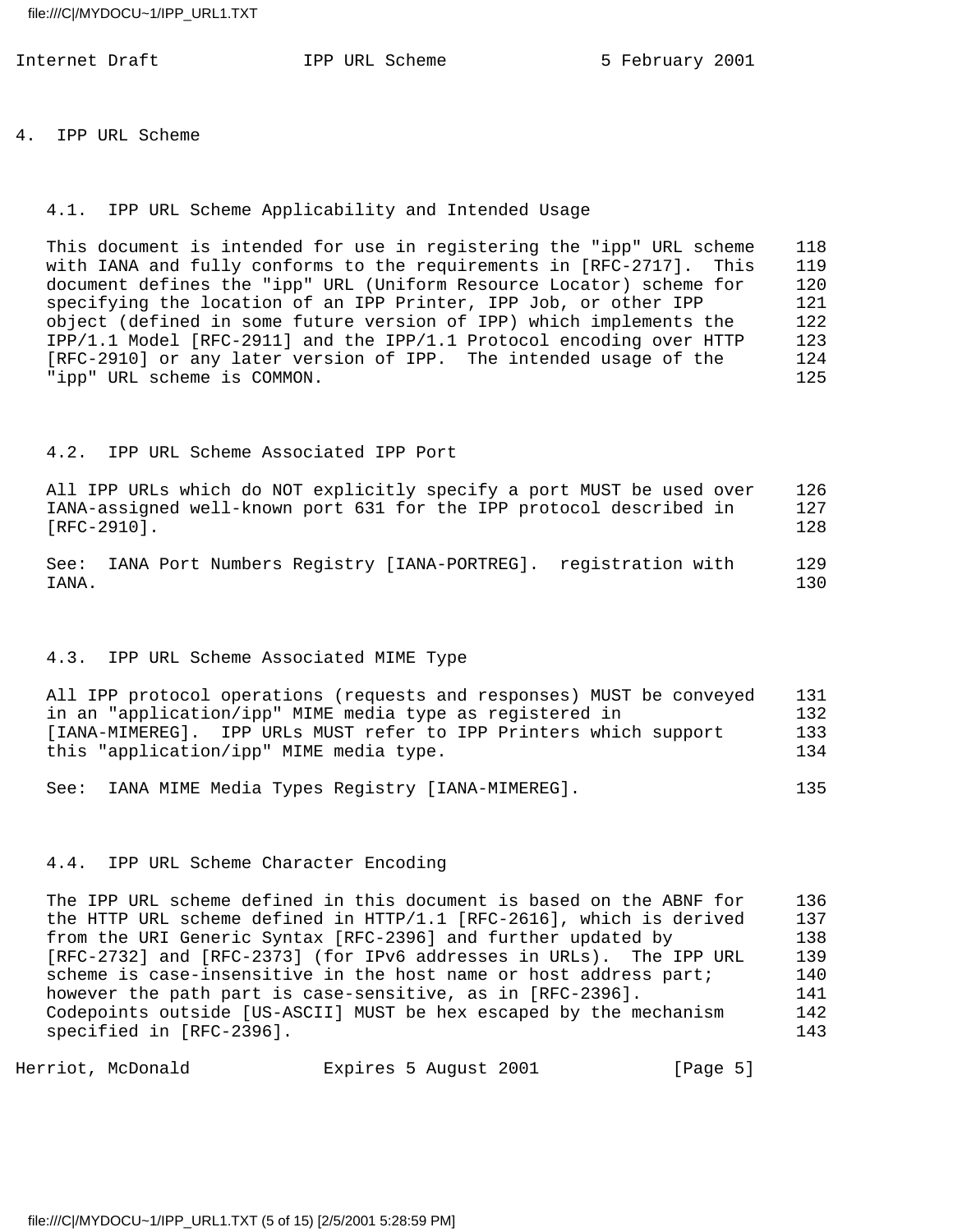Internet Draft **IPP** URL Scheme 5 February 2001

# 4.5. IPP URL Scheme Syntax in ABNF

 This document is intended for use in registering the "ipp" URL scheme 144 with IANA and fully conforms to the requirements in [RFC-2717]. This 145 document defines the "ipp" URL (Uniform Resource Locator) scheme for 146 specifying the location of an IPP Printer, IPP Job, or other IPP 147 object (defined in some future version of IPP) which implements the 148 IPP/1.1 Model [RFC-2911] and the IPP/1.1 Protocol encoding over HTTP 149 [RFC-2910] or any later version of IPP. The intended usage of the 150 "ipp" URL scheme is COMMON. 151

The IPP protocol places a limit 1023 octets (NOT characters) on the 152 length of a URI in section 4.1.5 'uri' in [RFC-2911]. An IPP Printer 153 implementation MUST be able to handle the URI of any resource that it 154 supports. An IPP Printer MUST return 155 'client-error-request-value-too-long' (see section 13.1.4.10 in 156 [RFC-2911]) when a URI received in a request (e.g., in the 157 "printer-uri" attribute) is too long. 158

 Note: IPP Printers ought to be cautious about depending on URI 159 lengths above 255 bytes, because some older client or proxy 160 implementations might not properly support these lengths. 161

 IPP URLs MUST be represented in absolute form. Absolute URLs always 162 begin with a scheme name followed by a colon. For definitive 163 information on URL syntax and semantics, see "Uniform Resource 164 Identifiers (URI): Generic Syntax and Semantics" [RFC-2396]. This 165 specification adopts the definitions of "URI-reference", 166 "absoluteURI", "relativeURI", "port", "host","abs\_path", "rel\_path", 167 and "authority" from [RFC-2396], as updated by [RFC-2732] and 168 [RFC-2373] (for IPv6 addresses in URLs). 169

## The IPP URL scheme syntax in ABNF is as follows: 170

ipp\_URL = "http:" "//" host [ ":" port ] [ abs\_path [ "?" query ]] 171

 If the port is empty or not given, port 631 is assumed. The 172 semantics are that the identified resource (see section 5.1.2 of 173 [RFC-2616]) is located at the IPP Printer or IPP Job listening for 174 HTTP connections on that port of that host, and the Request-URI for 175 the identified resource is 'abs\_path'. The use of IP addresses in 176 URLs SHOULD be avoided whenever possible (see [RFC-1900]). 177

 If the 'abs\_path' is not present in the URL, it MUST be given as "/" 178 when used as a Request-URI for a resource (see section 5.1.2 of 179 [RFC-2616]). If a proxy receives a host name which is not a fully 180 qualified domain name, it MAY add its domain to the host name it 181 received. If a proxy receives a fully qualified domain name, the 182

Herriot, McDonald **Expires 5 August 2001** [Page 6]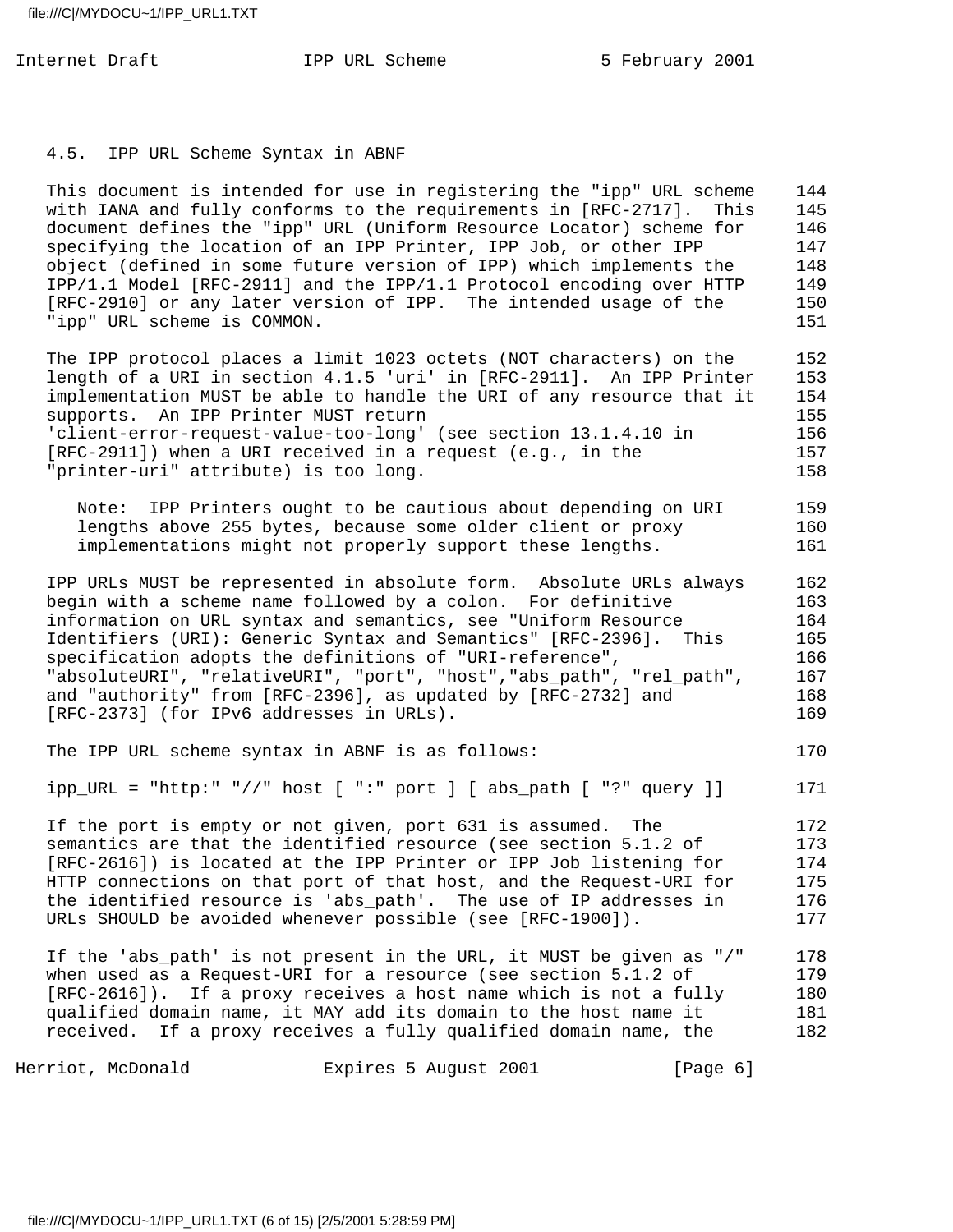| file:///C /MYDOCU~1/IPP_URL1.TXT                                                                                                                                                     |                                                                                                                                                                                                                                                                                                                                                                                                                                                                                                                                                                           |                 |                                                                           |
|--------------------------------------------------------------------------------------------------------------------------------------------------------------------------------------|---------------------------------------------------------------------------------------------------------------------------------------------------------------------------------------------------------------------------------------------------------------------------------------------------------------------------------------------------------------------------------------------------------------------------------------------------------------------------------------------------------------------------------------------------------------------------|-----------------|---------------------------------------------------------------------------|
| Internet Draft                                                                                                                                                                       | IPP URL Scheme                                                                                                                                                                                                                                                                                                                                                                                                                                                                                                                                                            | 5 February 2001 |                                                                           |
| proxy MUST NOT change the host name.                                                                                                                                                 |                                                                                                                                                                                                                                                                                                                                                                                                                                                                                                                                                                           |                 | 183                                                                       |
| 4.5.1. IPP URL Examples                                                                                                                                                              | The following are examples of valid IPP URLs for IPP Printers:                                                                                                                                                                                                                                                                                                                                                                                                                                                                                                            |                 | 184                                                                       |
| ipp://abc.com<br>ipp://abc.com/printer<br>ipp://abc.com/tiger<br>ipp://abc.com/printers/tiger<br>ipp://abc.com/printers/fox<br>ipp://printer.abc.com<br>ipp://printers.abc.com/tiger | ipp://abc.com/printers/tiger/bob<br>ipp://abc.com/printers/tiger/ira<br>ipp://printers.abc.com/tiger/bob<br>ipp://printers.abc.com/tiger/ira                                                                                                                                                                                                                                                                                                                                                                                                                              |                 | 185<br>186<br>187<br>188<br>189<br>190<br>191<br>192<br>193<br>194<br>195 |
| 'ira' behave as different IPP Printers.                                                                                                                                              | Each of the above URLs are legitimate URLs for IPP Printers and each<br>references a logically different IPP Printer, even though some of the<br>IPP Printers may share the same hardware. The last part of the path<br>'bob' or 'ira' may represent two different hardware devices where<br>'tiger' represents some grouping of IPP Printers (e.g., a<br>load-balancing spooler) or the two names may represent separate human<br>recipients ('bob' and 'ira') on the same hardware device (e.g., a<br>printer supporting two job queues). In either case both 'bob' and |                 | 196<br>197<br>198<br>199<br>200<br>201<br>202<br>203<br>204               |
| paths:                                                                                                                                                                               | The following are examples of IPP URLs with (optional) ports and                                                                                                                                                                                                                                                                                                                                                                                                                                                                                                          |                 | 205<br>206                                                                |

| 207 |
|-----|
| 208 |
| 209 |
|     |

The first and second IPP URLs above MUST be resolved to port 631 210 (IANA assigned well-known port for IPP). The second and third IPP 211 URLs above are equivalent (see section 4.5.2 below). 212

 The following literal IPv6 addresses (conformant to [RFC-2373]): 213 ::192.9.5.5 ; IPv4 address in IPv6 style 214<br>::FFFF:129.144.52.38 ; IPv4 address in IPv6 style 215 : IPv4 address in IPv6 style 215

 2010:836B:4179::836B:4179 ; IPv6 address per RFC 2373 216 are represented in the following example IPP URLs: 217 ipp://[::192.9.5.5]/prt1 218 ipp://[::FFFF:129.144.52.38]:631/printers/tiger 219

Herriot, McDonald **Expires 5 August 2001** [Page 7]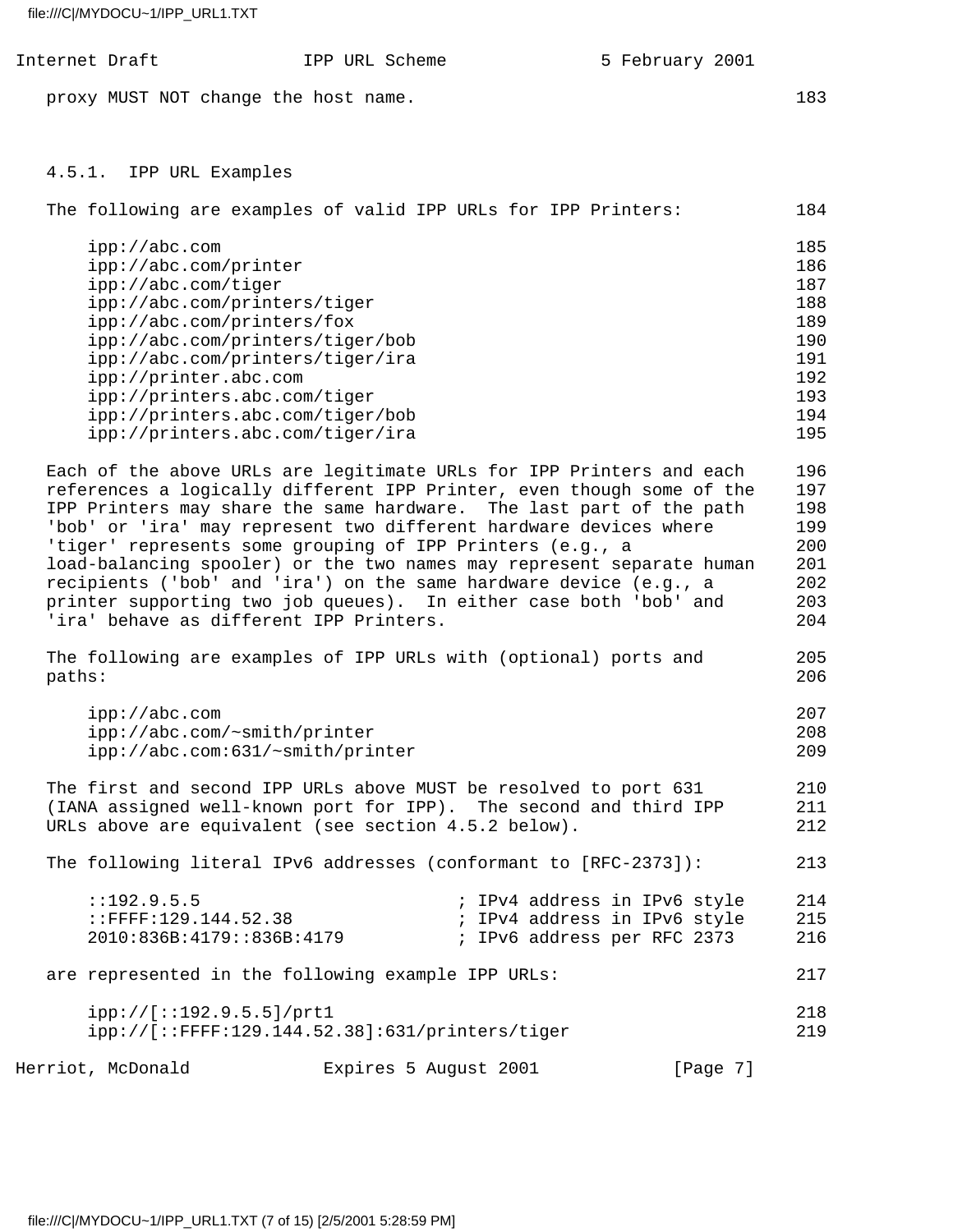| Internet Draft                                                                                                                                                                   | IPP URL Scheme                                       | 5 February 2001 |                   |
|----------------------------------------------------------------------------------------------------------------------------------------------------------------------------------|------------------------------------------------------|-----------------|-------------------|
|                                                                                                                                                                                  | ipp://[2010:836B:4179::836B:4179]/printers/tiger/bob |                 | 220               |
|                                                                                                                                                                                  |                                                      |                 |                   |
| 4.5.2. IPP URL Comparisons                                                                                                                                                       |                                                      |                 |                   |
| When comparing two IPP URLs to decide if they match or not, an IPP<br>Client SHOULD use a case-sensitive octet-by-octet comparison of the<br>entire URLs, with these exceptions: |                                                      |                 | 221<br>222<br>223 |
| - A port that is empty or not given is equivalent to the well-known<br>port for that IPP URL (port 631);                                                                         |                                                      |                 | 224<br>225        |
| - Comparisons of host names MUST be case-insensitive;                                                                                                                            |                                                      |                 | 226               |
| - Comparisons of scheme names MUST be case-insensitive;                                                                                                                          |                                                      |                 | 227               |
| - An empty 'abs_path' is equivalent to an 'abs_path' of "/".                                                                                                                     |                                                      |                 | 228               |
| Characters other than those in the "reserved" and "unsafe" sets (see<br>[RFC-2396] and [RFC-2732]) are equivalent to their ""%" HEX HEX"<br>encoding.                            |                                                      |                 | 229<br>230<br>231 |
| For example, the following three URIs are equivalent:                                                                                                                            |                                                      |                 | 232               |
| ipp://abc.com:631/~smith/printer<br>ipp://ABC.com/%7Esmith/printer                                                                                                               |                                                      |                 | 233<br>234        |
| ipp://ABC.com:/%7esmith/printer                                                                                                                                                  |                                                      |                 | 235               |

Herriot, McDonald **Expires 5 August 2001** [Page 8]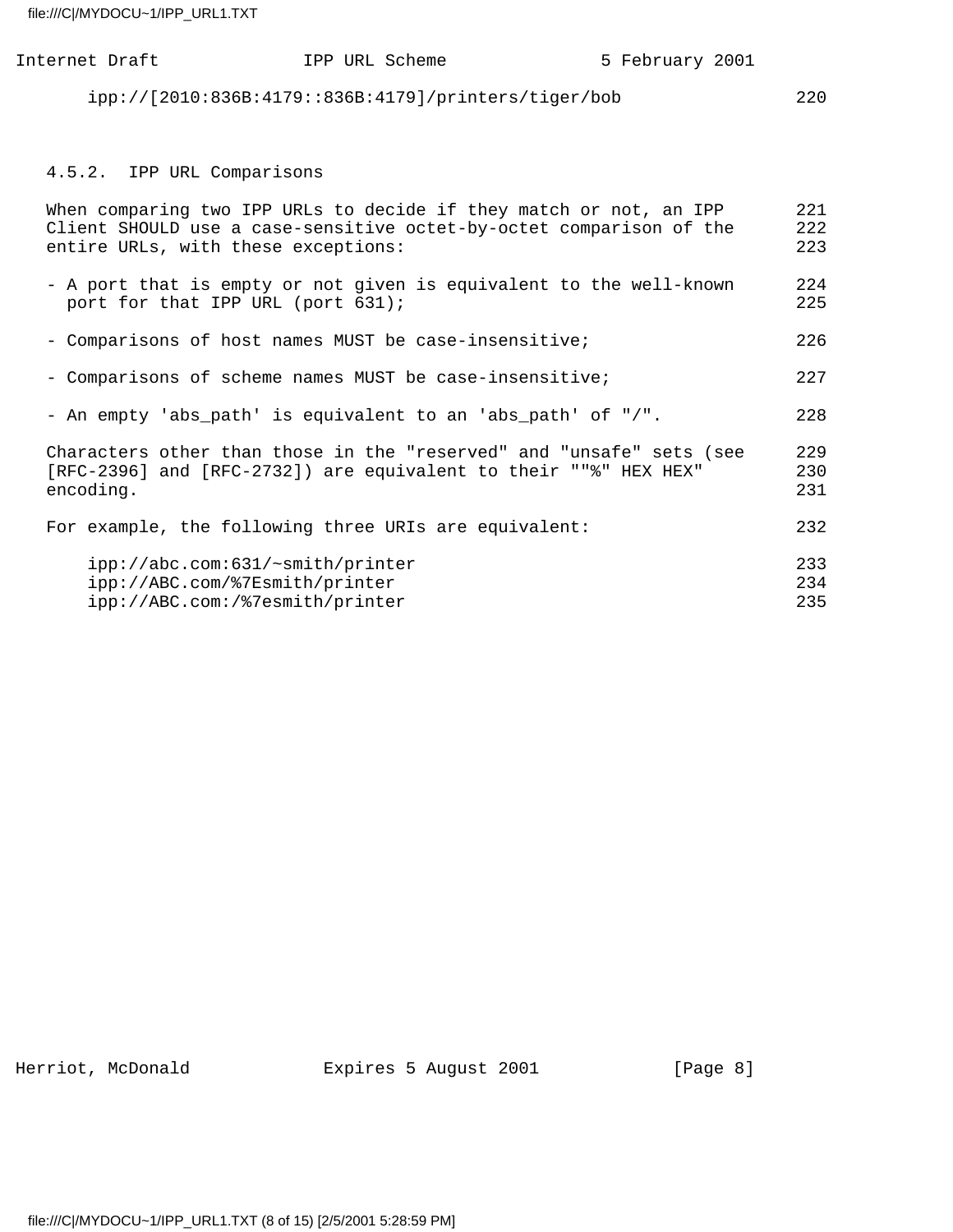|  | Internet Draft                                | IPP URL Scheme                                                                                                                                                                                              | 5 February 2001 |                          |
|--|-----------------------------------------------|-------------------------------------------------------------------------------------------------------------------------------------------------------------------------------------------------------------|-----------------|--------------------------|
|  | 5. Conformance Requirements                   |                                                                                                                                                                                                             |                 |                          |
|  | 5.1. Conformance Requirements for IPP Clients |                                                                                                                                                                                                             |                 |                          |
|  |                                               | IPP Clients that conform to this specification:                                                                                                                                                             |                 | 236                      |
|  | of this document;                             | a) MUST send IPP URLs (e.g., in the "printer-uri" operation attribute<br>in 'Print-Job') that conform to the ABNF specified in section 4.5                                                                  |                 | 237<br>238<br>239        |
|  |                                               | b) MUST send IPP operations via the port specified in the IPP URL (if<br>present) or otherwise via IANA assigned well-known port 631;                                                                       |                 | 240<br>241               |
|  | $[RFC-2910]$ ;                                | c) MUST convert IPP URLs to their corresponding HTTP URL forms<br>according to the rules in section 5 'IPP URL Scheme' in                                                                                   |                 | 242<br>243<br>244        |
|  |                                               | d) SHOULD interoperate with IPP/1.0 Printers according to the rules<br>in section 9 'Interoperability with IPP/1.0 Implementations' and<br>section 9.2 'Security and URL Schemes' in [RFC-2910].            |                 | 245<br>246<br>247        |
|  |                                               |                                                                                                                                                                                                             |                 |                          |
|  |                                               | 5.2. Conformance Requirements for IPP Printers                                                                                                                                                              |                 |                          |
|  |                                               | IPP Printers that conform to this specification:                                                                                                                                                            |                 | 248                      |
|  | section 4.5 of this document;                 | a) SHOULD reject received IPP URLs in "application/ipp" request<br>bodies (e.g., in the "printer-uri" attribute in a 'Print-Job'<br>request) that do not conform to the ABNF for IPP URLs specified in      |                 | 249<br>250<br>251<br>252 |
|  | document;                                     | b) SHOULD return IPP URLs in "application/ipp" response bodies (e.g.,<br>in the "job-uri" attribute in a 'Print-Job' response) that do<br>conform to the ABNF for IPP URLs specified in section 4.5 of this |                 | 253<br>254<br>255<br>256 |
|  | policies;                                     | c) MUST listen for IPP operations on IANA-assigned well-known port<br>631, unless explicitly configured by system administrators or site                                                                    |                 | 257<br>258<br>259        |
|  |                                               | d) SHOULD NOT listen for IPP operations on any other port, unless<br>explicitly configured by system administrators or site policies;                                                                       |                 | 260<br>261               |
|  |                                               | e) SHOULD interoperate with IPP/1.0 Clients according to the rules in<br>section 9 'Interoperability with IPP/1.0 Implementations' and<br>section 9.2 'Security and URL Schemes' in [RFC-2910].             |                 | 262<br>263<br>264        |

Herriot, McDonald **Expires 5 August 2001** [Page 9]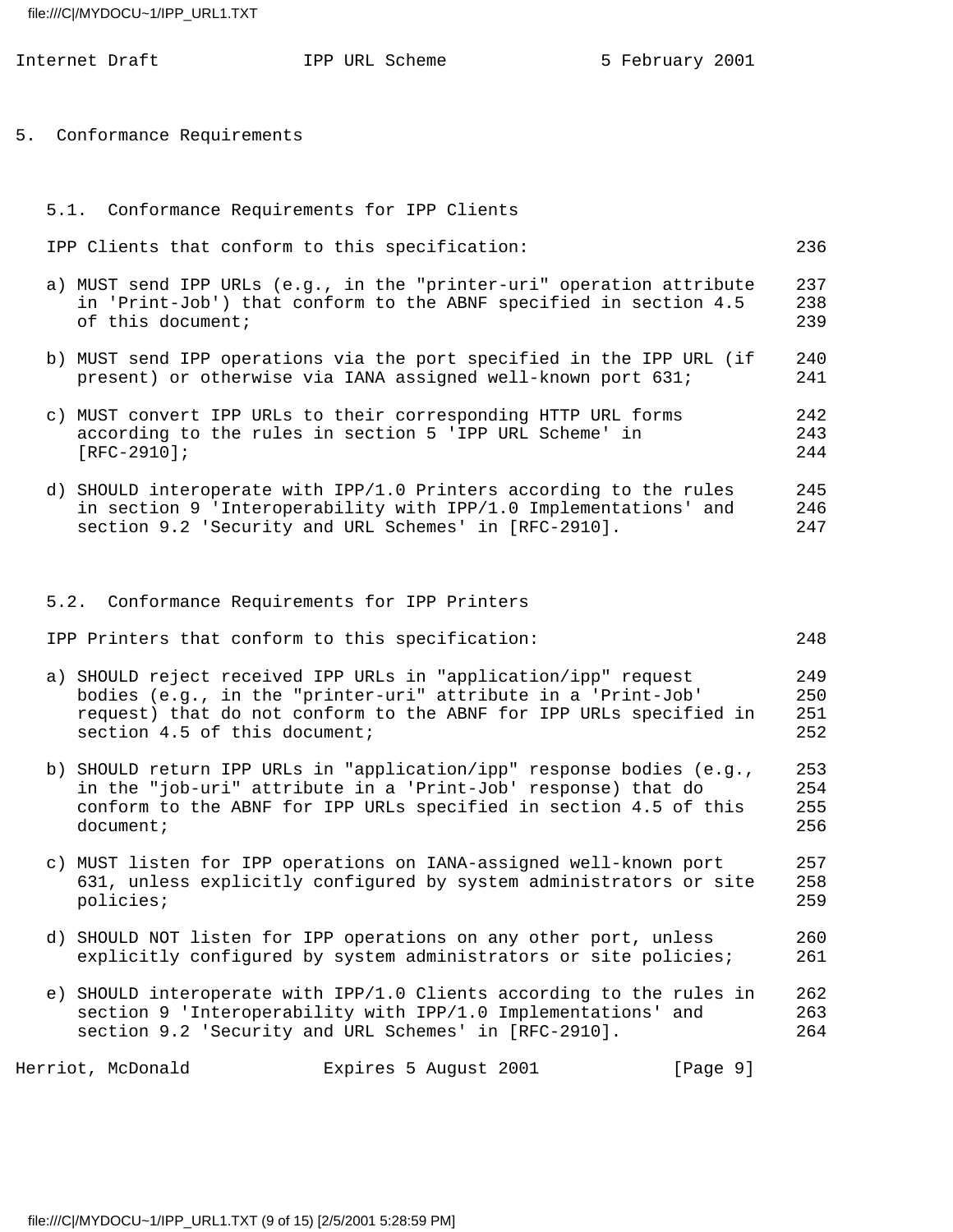#### 6. IANA Considerations

| This document is intended for use in registering the "ipp" URL scheme | 265  |
|-----------------------------------------------------------------------|------|
| with IANA and fully conforms to the requirements in [RFC-2717]. This  | 266  |
| document defines the "ipp" URL (Uniform Resource Locator) scheme for  | 267  |
| specifying the location of an IPP Printer, IPP Job, or other IPP      | 268  |
| object (defined in some future version of IPP) which implements the   | 269  |
| IPP/1.1 Model [RFC-2911] and the IPP/1.1 Protocol encoding over HTTP  | 270  |
| [RFC-2910] or any later version of IPP. The intended usage of the     | 271  |
| "ipp" URL scheme is COMMON.                                           | 2.72 |
|                                                                       |      |
|                                                                       |      |

 This IPP URL Scheme specification does not introduce any additional 273 IANA considerations, beyond those described in [RFC-2910] and 274 [RFC-2911]. 275

|  | See: Section 6 'IANA Considerations' in [RFC-2910]  |  | 276 |
|--|-----------------------------------------------------|--|-----|
|  | See: Section 6 'IANA Considerations' in [RFC-2911]. |  | 277 |

### 7. Internationalization Considerations

| This IPP URL Scheme specification does not introduce any additional | 278  |
|---------------------------------------------------------------------|------|
| internationalization considerations, beyond those described in      | 2.79 |
| $[RFC-2910]$ and $[RFC-2911]$ .                                     | 2.80 |
| See: Section 7 'Internationalization Considerations' in [RFC-2910]. | 281  |
| See: Section 7 'Internationalization Considerations' in [RFC-2911]. | 282  |

#### 8. Security Considerations

| This IPP URL Scheme specification does not introduce any additional | 283 |
|---------------------------------------------------------------------|-----|
| security considerations, beyond those described in [RFC-2910] and   | 284 |
| $[RFC-2911]$ .                                                      | 285 |
|                                                                     |     |
| See: Section 8 'Security Considerations' in [RFC-2910].             | 286 |

See: Section 8 'Security Considerations' in [RFC-2911]. 287

Herriot, McDonald **Expires 5 August 2001** [Page 10]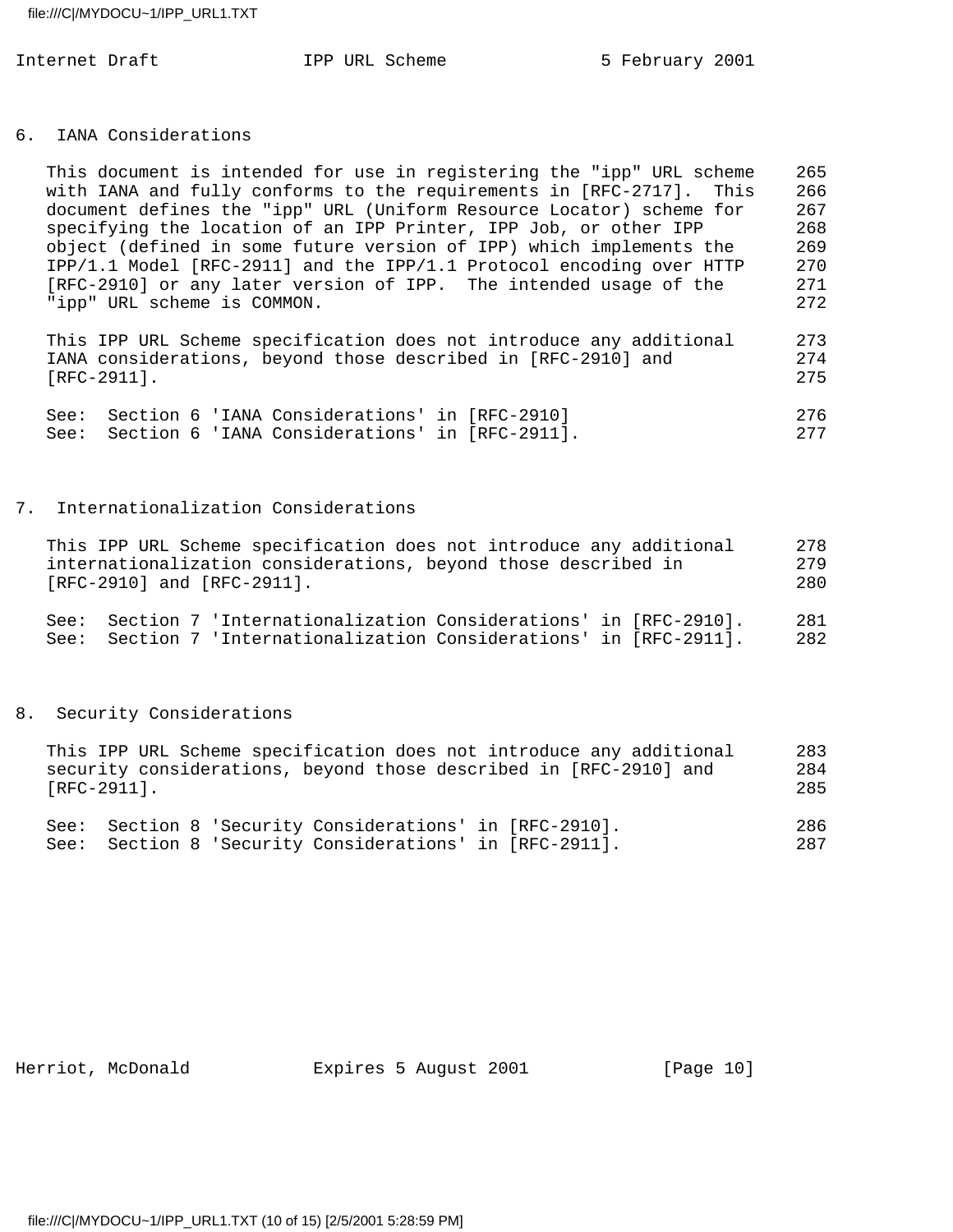|               | Internet Draft        | IPP URL Scheme                                                                                                                     | 5 February 2001 |            |
|---------------|-----------------------|------------------------------------------------------------------------------------------------------------------------------------|-----------------|------------|
|               |                       |                                                                                                                                    |                 |            |
| 9. References |                       |                                                                                                                                    |                 |            |
| See:<br>See:  |                       | Section 10 'References' in [RFC-2910].<br>Section 9 'References' in [RFC-2911].                                                    |                 | 288<br>289 |
|               |                       | [IANA-CHARREG] IANA Charset Registry.<br>ftp://ftp.isi.edu/in-notes/iana/assignments/character-sets                                |                 | 290<br>291 |
|               |                       | [IANA-MIMEREG] IANA MIME Media Types Registry.<br>ftp://ftp.isi.edu/in-notes/iana/assignments/media-types/                         |                 | 292<br>293 |
|               |                       | [IANA-PORTREG] IANA Port Numbers Registry.<br>ftp://ftp.isi.edu/in-notes/iana/assignments/port-numbers                             |                 | 294<br>295 |
|               | 3.02), November 1996. | [NET-SSL3] Netscape. The SSL Protocol, Version 3 (text version                                                                     |                 | 296<br>297 |
|               |                       | [RFC-1759] R. Smith, F. Wright, T. Hastings, S. Zilles,<br>J. Gyllenskog. Printer MIB, RFC 1759, March 1995.                       |                 | 298<br>299 |
|               | 1900, February 1996.  | [RFC-1900] B. Carpenter, Y. Rekhter. Renumbering Needs Work, RFC                                                                   |                 | 300<br>301 |
|               | 2046, November 1996.  | [RFC-2046] N. Freed, N. Borenstein. MIME Part Two: Media Types, RFC                                                                |                 | 302<br>303 |
|               |                       | [RFC-2048] N. Freed, J. Klensin, J. Postel. MIME Part<br>Four: Registration Procedures, RFC 2048, November 1996.                   |                 | 304<br>305 |
|               |                       | [RFC-2234] D. Crocker, P. Overell. Augmented BNF for Syntax<br>Specifications: ABNF, RFC 2234, November 1997.                      |                 | 306<br>307 |
|               |                       | [RFC-2373] R. Hinden, S. Deering. IP Version 6 Addressing<br>Architecture, RFC 2373, July 1998.                                    |                 | 308<br>309 |
|               |                       | [RFC-2396] T. Berners-Lee, R. Fielding, L. Masinter. Uniform<br>Resource Identifiers (URI): Generic Syntax, RFC 2396, August 1998. |                 | 310<br>311 |
|               | January 1999.         | [RFC-2246] T. Dierks, C. Allen. The TLS Protocol Version, RFC 2246,                                                                |                 | 312<br>313 |
|               |                       | [RFC-2277] H. Alvestrand. IETF Policy on Character Sets and<br>Languages, RFC 2277, January 1998.                                  |                 | 314<br>315 |
|               |                       | [RFC-2279] F. Yergeau. UTF-8, a Transformation Format of ISO 10646,<br>RFC 2279, January 1998.                                     |                 | 316<br>317 |
|               |                       | [RFC-2565] R. Herriot, S. Butler, P. Moore, R. Turner. IPP/1.0<br>Encoding and Transport, RFC 2565, April 1999 (Experimental).     |                 | 318<br>319 |
|               |                       |                                                                                                                                    |                 |            |

Herriot, McDonald **Expires 5 August 2001** [Page 11]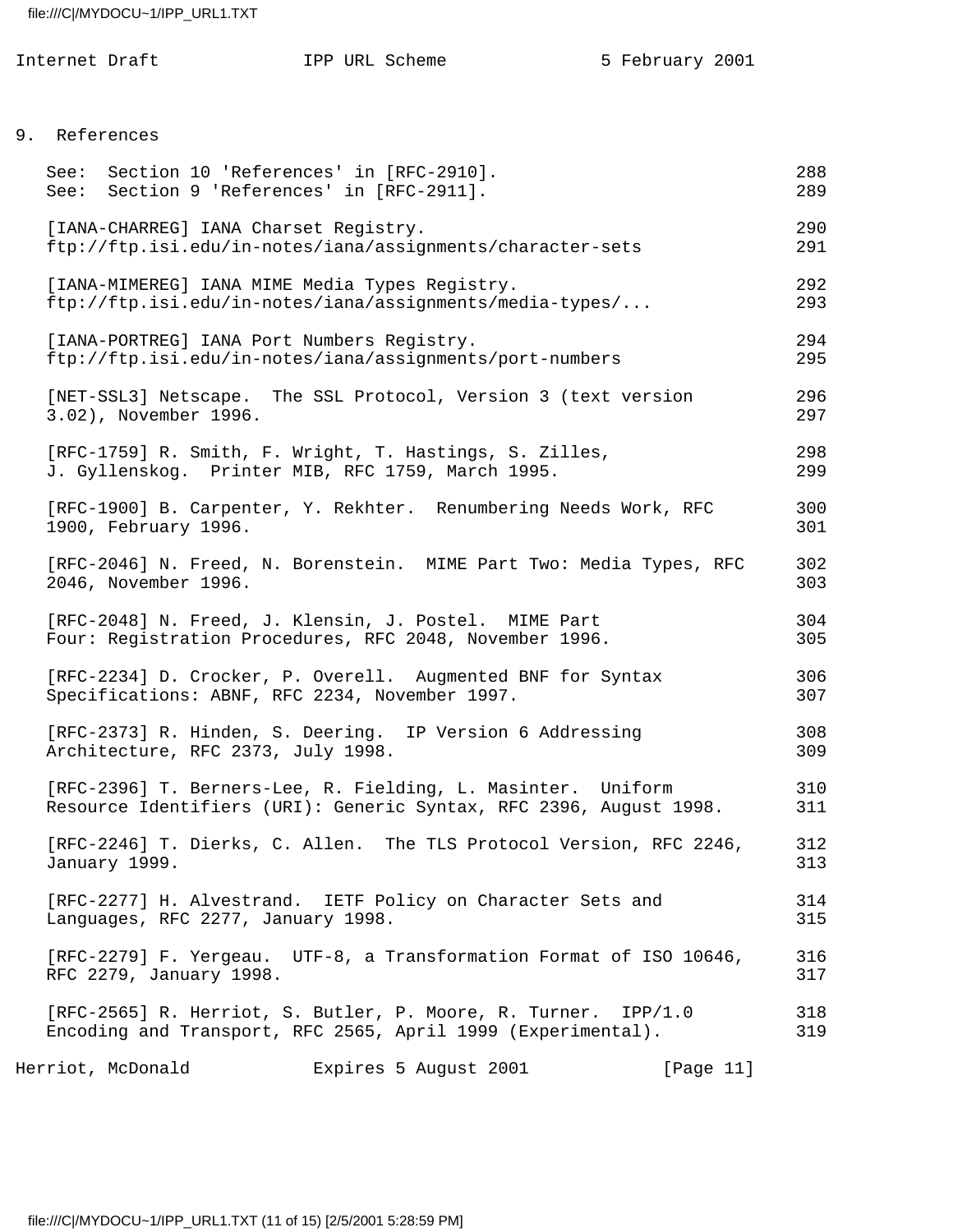| Internet Draft                      | IPP URL Scheme                                                                                                                                                                               | 5 February 2001 |                   |
|-------------------------------------|----------------------------------------------------------------------------------------------------------------------------------------------------------------------------------------------|-----------------|-------------------|
|                                     | [RFC-2566] R. deBry, T. Hastings, R. Herriot, S. Isaacson, P. Powell.<br>IPP/1.0 Model and Semantics, RFC 2566, April 1999 (Experimental).                                                   |                 | 320<br>321        |
|                                     | [RFC-2579] K. McCloghrie, D. Perkins, J. Schoenwaelder. Textual<br>Conventions for SMIv2, RFC 2579, April 1999.                                                                              |                 | 322<br>323        |
| RFC 2616, June 1999.                | [RFC-2616] R. Fielding, J. Gettys, J. Mogul, H. Frystyk, L. Masinter,<br>P. Leach, T. Berners-Lee. Hypertext Transfer Protocol -- HTTP/1.1,                                                  |                 | 324<br>325<br>326 |
|                                     | [RFC-2617] J. Franks, P. Hallam-Baker, J. Hostetler, S. Lawrence,<br>P. Leach, A. Luotonen, L. Stewart. HTTP Authentication: Basic and<br>Digest Access Authentication, RFC 2617, June 1999. |                 | 327<br>328<br>329 |
| Names, RFC 2717, November 1999.     | [RFC-2717] R. Petke, I. King. Registration Procedures for URL Scheme                                                                                                                         |                 | 330<br>331        |
|                                     | [RFC-2718] L. Masinter, H. Alvestrand, D. Zigmond, R. Petke.<br>Guidelines for new URL Scheme Names, RFC 2718, November 1999.                                                                |                 | 332<br>333        |
|                                     | [RFC-2732] R. Hinden, B. Carpenter, L. Masinter. Format for Literal<br>IPv6 Addresses in URL's, RFC 2732, December 1999.                                                                     |                 | 334<br>335        |
|                                     | [RFC-2910] R. Herriot, S. Butler, P. Moore, R. Turner, J. Wenn.<br>IPP/1.1 Encoding and Transport, RFC 2910, September 2000.                                                                 |                 | 336<br>337        |
|                                     | [RFC-2911] T. Hastings, R. Herriot, R. deBry, S. Isaacson, P. Powell.<br>IPP/1.1 Model and Semantics, RFC 2911, September 2000.                                                              |                 | 338<br>339        |
| Procedures, RFC 2978, October 2000. | [RFC-2978] N. Freed, J. Postel. IANA Charset Registration                                                                                                                                    |                 | 340<br>341        |
| RFC 3066, January 2001.             | [RFC-3066] H. Alvestrand. Tags for the Identification of Languages,                                                                                                                          |                 | 342<br>343        |
|                                     | [US-ASCII] Coded Character Set -- 7-bit American Standard Code for<br>Information Interchange, ANSI X3.4-1986.                                                                               |                 | 344<br>345        |
|                                     |                                                                                                                                                                                              |                 |                   |

# 10. Acknowledgments

| This document is a product of the Internet Printing Protocol Working<br>Group of the Internet Engineering Task Force (IETF). Comments should<br>be submitted to the ipp@pwg.org mailing list. | 346<br>347<br>348 |
|-----------------------------------------------------------------------------------------------------------------------------------------------------------------------------------------------|-------------------|
| Thanks to Pat Fleming (IBM), Tom Hastings (Xerox), Harry Lewis (IBM),<br>and Hugo Parra (Novell).                                                                                             | 349<br>350        |
| Section 5 'IPP URL Scheme' in IPP/1.1 Encoding and Transport                                                                                                                                  | 351               |
| Herriot, McDonald<br>Expires 5 August 2001<br>[Page 12]                                                                                                                                       |                   |

file:///C|/MYDOCU~1/IPP\_URL1.TXT (12 of 15) [2/5/2001 5:28:59 PM]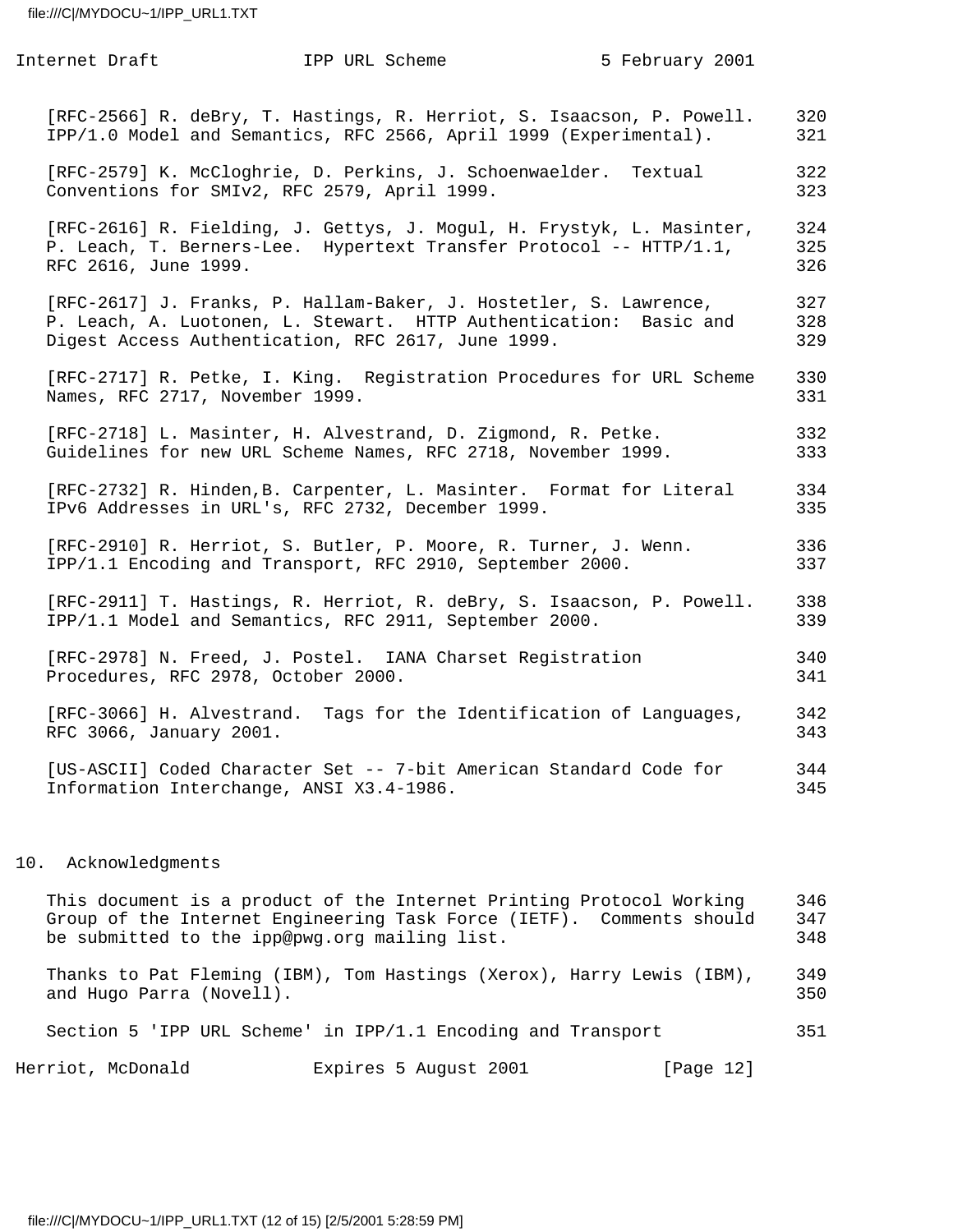| Internet Draft |                                                         | IPP URL Scheme | 5 February 2001 |            |
|----------------|---------------------------------------------------------|----------------|-----------------|------------|
| specification. | [RFC-2910] was the primary input to this IPP URL Scheme |                |                 | 352<br>353 |

# 11. Authors' Addresses

| Robert Herriot                       | 354 |
|--------------------------------------|-----|
| Xerox Corporation                    | 355 |
| 3400 Hill View Ave, Building 1       | 356 |
| Palo Alto, CA 94304                  | 357 |
| Phone: $+1$ 650-813-7696             | 358 |
| $Fax: +1 650-813-6860$               | 359 |
| Email: robert.herriot@pahv.xerox.com | 360 |
|                                      |     |

| 361 |
|-----|
| 362 |
| 363 |
| 364 |
| 365 |
| 366 |
| 367 |
|     |

# 12. Appendix X - Change History

| [To be deleted before RFC publication]                                | 368 |
|-----------------------------------------------------------------------|-----|
| 5 February 2001 - draft-ietf-ipp-url-scheme-01.txt                    | 369 |
| - revised section 4.1 'IPP URL Applicability and Intended Usage' to   | 370 |
| clarify that a given IPP URL MAY identify an IPP Printer object or    | 371 |
| an IPP Job object, per request of Tom Hastings;                       | 372 |
| - revised section 4.5 'IPP URL Scheme Syntax in ABNF' to define IPP   | 373 |
| URLs consistently with section 3.2.2 'http URL' of HTTP/1.1           | 374 |
| [RFC-2616], per request of Tom Hastings;                              | 375 |
| - revised section 4.5 'IPP URL Scheme Syntax in ABNF' to clarify that | 376 |
| IPP URLs may reference IPP Printer objects, IPP Job objects, or       | 377 |
| (possibly other future) IPP objects, per request of Bob Herriot;      | 378 |
| - added section 4.5.1 'IPP URL Examples' to supply meaningful         | 379 |
| examples of IPP URLs with host names, IPv4 addresses, and IPv6        | 380 |
| addresses, per request of Tom Hastings;                               | 381 |
| - added section 4.5.2 'IPP URL Comparisons' to define IPP URL         | 382 |
| comparisons consistently with section 3.3 'URI Comparison' of         | 383 |
| HTTP/1.1 [RFC-2616], per request of Tom Hastings;                     | 384 |
| - revised section 5.1 'Conformance Requirements for IPP Clients' to   | 385 |
| clarify that an IPP Client MUST convert IPP URLs to their             | 386 |
| corresponding HTTP URL forms according to section 5 'IPP URL          | 387 |

Herriot, McDonald **Expires 5 August 2001** [Page 13]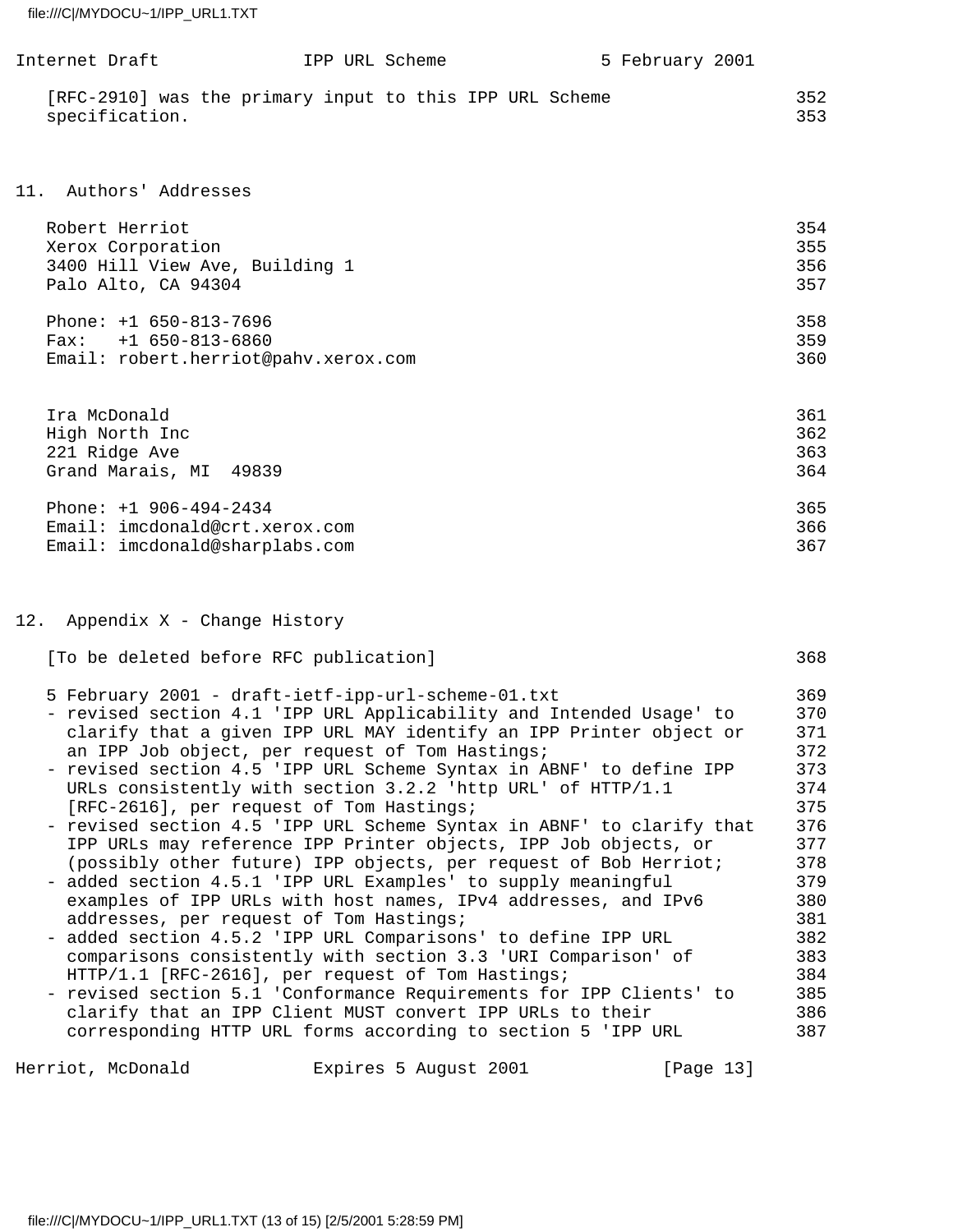| Internet Draft                                                                         | IPP URL Scheme                                                                                                                                                                                                                                                                                                                                                                                                                                                                                                                                                                                                                                                                                                                                                                                                                                                                                                                                                                                                                                                                                                                                                                                                | 5 February 2001 |                                                                                                                                                 |
|----------------------------------------------------------------------------------------|---------------------------------------------------------------------------------------------------------------------------------------------------------------------------------------------------------------------------------------------------------------------------------------------------------------------------------------------------------------------------------------------------------------------------------------------------------------------------------------------------------------------------------------------------------------------------------------------------------------------------------------------------------------------------------------------------------------------------------------------------------------------------------------------------------------------------------------------------------------------------------------------------------------------------------------------------------------------------------------------------------------------------------------------------------------------------------------------------------------------------------------------------------------------------------------------------------------|-----------------|-------------------------------------------------------------------------------------------------------------------------------------------------|
| Michael Sweet;<br>per request of Don Wright;<br>URL scheme;<br>is already registered); | Scheme' in [RFC-2910], per request of Tom Hastings and Bob Herriot;<br>- revised section 5.1 'Conformance Requirements for IPP Clients' and<br>section 5.2 'Conformance Requirements for IPP Printers' to clarify<br>that IPP Clients and IPP Printers SHOULD interoperate with IPP/1.0<br>systems according to section 9 'Interoperability with IPP/1.0<br>Implementations' in [RFC-2910], per request of Carl Kugler;<br>- revised section 5.2 'Conformance Requirements for IPP Printers' to<br>clarify that an IPP Printer MUST listen on (IANA assigned<br>well-known) port 631, unless explicitly configured, per request of<br>- revised section 5.2 'Conformance Requirements for IPP Printers' to<br>clarify that an IPP Printer SHOULD NOT listen on ports other than<br>(IANA assigned well-known) port 631, unless explicitly configured,<br>- revised section 6 'IANA Considerations' to clarify that the sole<br>purpose of the entire document is IANA registration of the "ipp"<br>- deleted Appendix A 'Registration of IPP Port' as unnecessary (port<br>- deleted Appendix B 'Registration of MIME "application/ipp" as<br>unnecessary (MIME registry has recently caught up to RFC 2910); |                 | 388<br>389<br>390<br>391<br>392<br>393<br>394<br>395<br>396<br>397<br>398<br>399<br>400<br>401<br>402<br>403<br>404<br>405<br>406<br>407<br>408 |
| $IPP/1.0$ and $IPP/1.1$ ;                                                              | 11 January 2001 - draft-ietf-ipp-url-scheme-00.txt<br>- initial version - simple 'ipp:' URL scheme without parameters or<br>query part (consistent with existing and IPP/1.1 implementations);<br>- added Appendix A 'Registration of IPP Port' (placeholder) for<br>updated IANA registration of port 631 with references to IPP/1.1;<br>- added Appendix B 'Registration of MIME "application/ipp"' with<br>updated IANA registration for IPP MIME type with references to both                                                                                                                                                                                                                                                                                                                                                                                                                                                                                                                                                                                                                                                                                                                             |                 | 409<br>410<br>411<br>412<br>413<br>414<br>415<br>416                                                                                            |

#### 13. Full Copyright Statement

Copyright (C) The Internet Society (2001). All Rights Reserved. 417

This document and translations of it may be copied and furnished to 418 others, and derivative works that comment on or otherwise explain it 419 or assist in its implementation may be prepared, copied, published 420 and distributed, in whole or in part, without restriction of any  $421$  kind, provided that the above copyright notice and this paragraph are 422 included on all such copies and derivative works. However, this 423 document itself may not be modified in any way, such as by removing 424 the copyright notice or references to the Internet Society or other 425 Internet organizations, except as needed for the purpose of 426 developing Internet standards in which case the procedures for 427 copyrights defined in the Internet Standards process must be 428 followed, or as required to translate it into languages other than 429 English. 430

Herriot, McDonald Expires 5 August 2001 [Page 14]